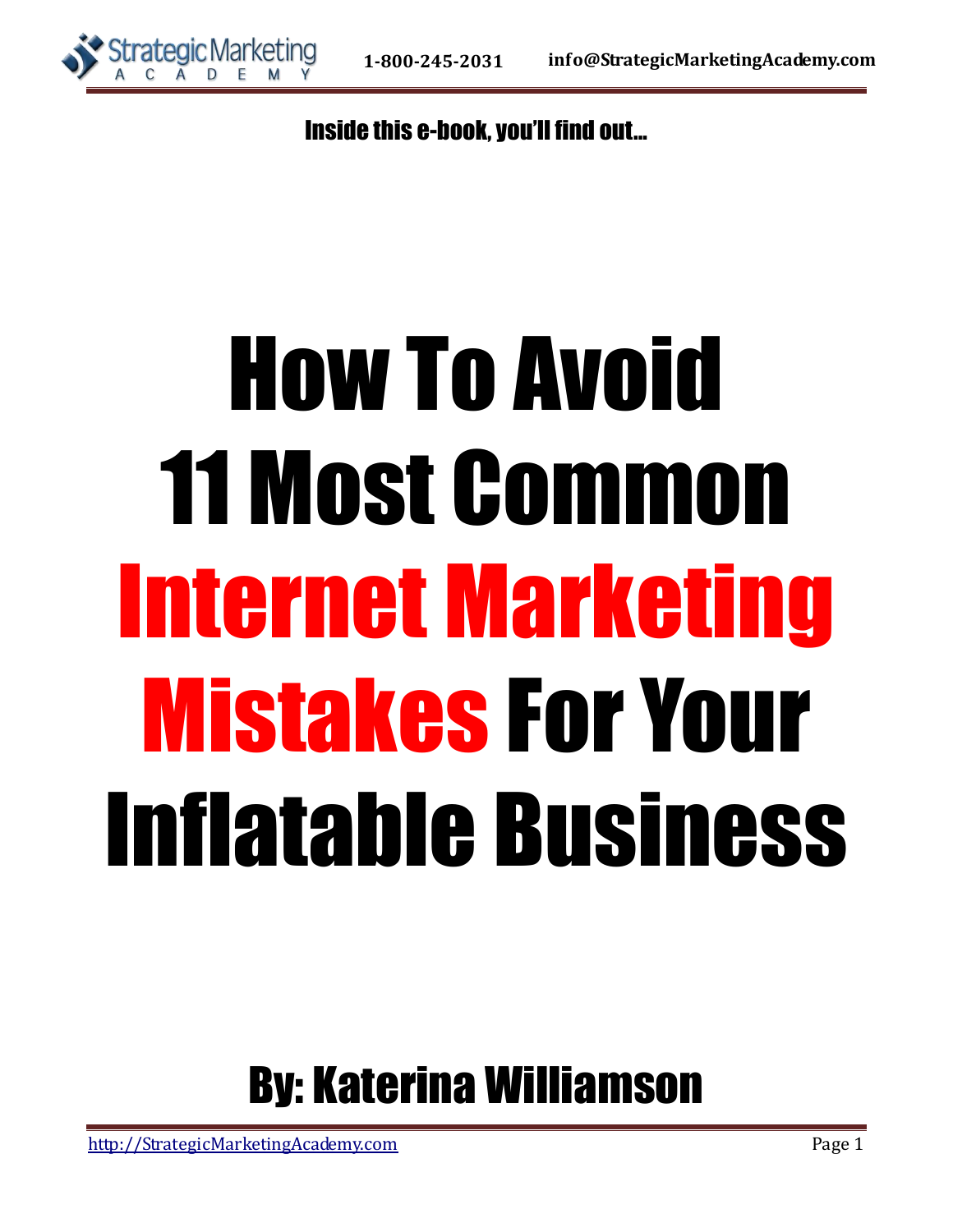

# The 11 Most Common Internet Marketing Mistakes Local Businesses Make...

An important note to all business owners...

The internet is a powerful marketing tool. We're going to cover some of the most important aspects of marketing your business online in this report – but you must keep in mind that there is no guarantee of your success in these pages.

While this report will give you invaluable information regarding how you should be marketing your business, there are far too many factors at play to make any such guarantee.

This document is copyrighted and protected by all applicable laws. Reproduction of this document is strictly forbidden unless permission is given by the author prior to reproduction.

© 2013 Strategic Marketing Academy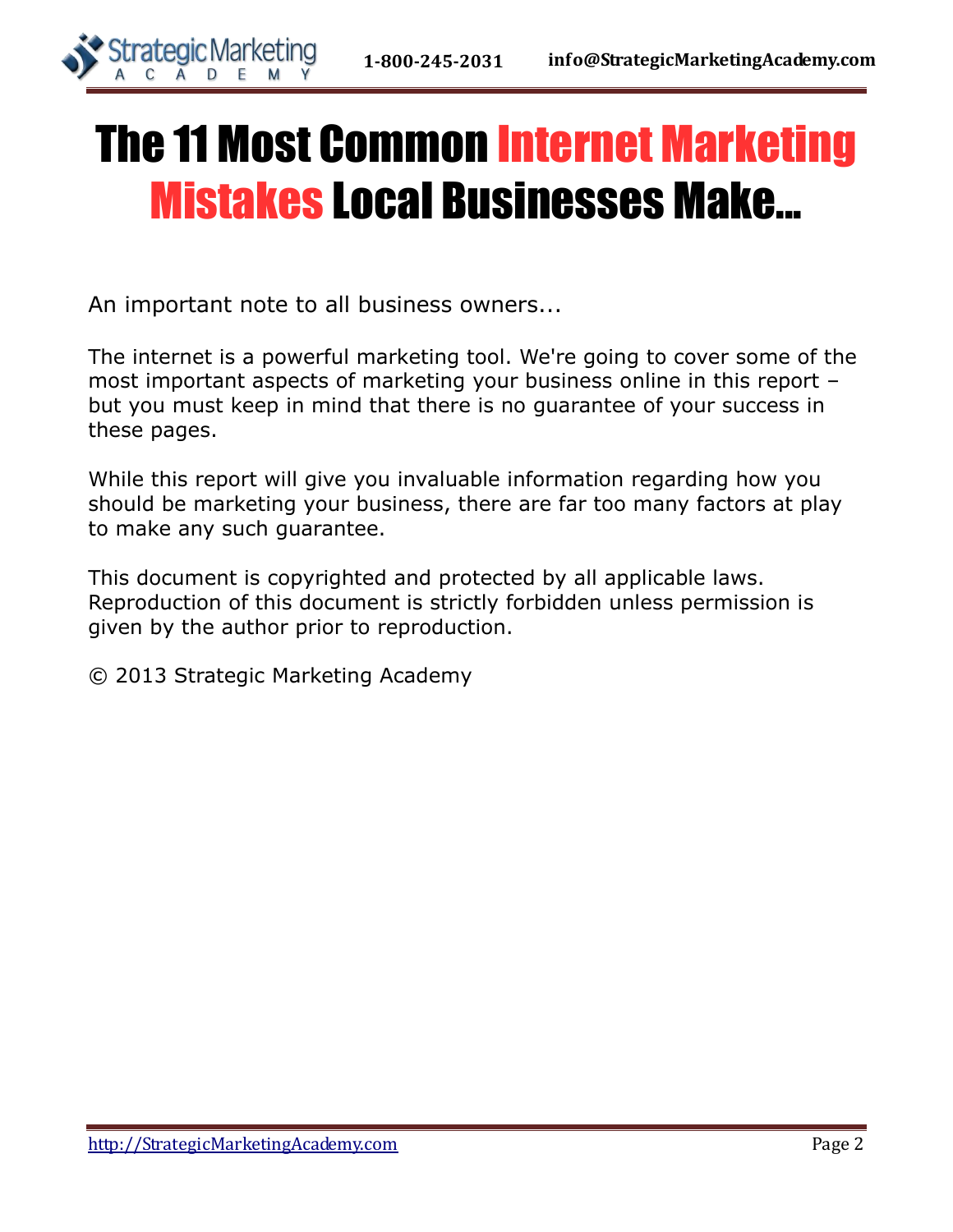

## Common Mistake #1 No Strong Call to Action...

What is a call to action exactly?

Simple...

A call to action is a statement somewhere on your website telling the visitor what you want them to do.

Before you can have a great call to action you first need to decide exactly what action you want a visitor to take. Do you want them to sign up for a free quote, purchase your service or product right then, or should they contact you for a consultation?

Once you know what action you want them to take. Make sure it's on your website so it stands out. There should be no confusion what you want your future customer to do. Here are some examples:

"Just fill out your information below to receive a comprehensive, nostrings-attached, completely free quote from one of our representatives."

"Call now to receive a free quote from our sales team."

"Simply fill in your name and email to get special discounts and deals sent directly to you."

Tell your visitor exactly what you want them to do. The more detail, the better.



**Profit Tip:** *Focus on the benefits your visitor will have if they purchase your product or service. What will change in the way they live their life? Will their coffee be better in the morning? Will they save more money on taxes? How will their life be better because you showed up?*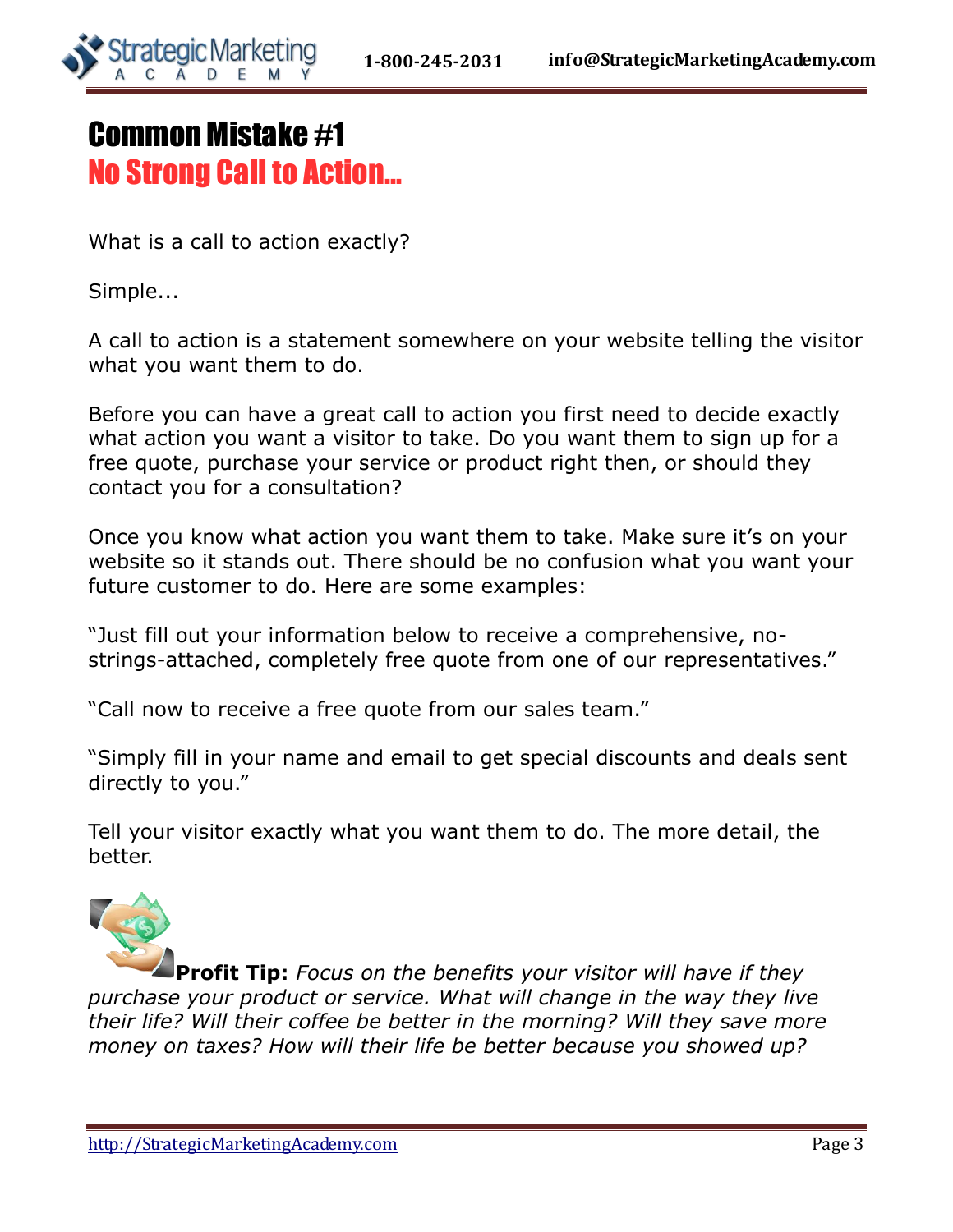

## Common Mistake #2 Not Capturing Email Addresses

I recently had a conversation with a business owner. To protect the innocent we'll call him John. He's has an average business with an average income. He worked about 60 hours a week and spent the weekend at home with his family.

His company is a service business and he provides a good service that helps his clients. John is good at what he does.

There was a problem though... he wasn't getting enough clients. This is something most business owners can relate to. At times, it's hard to bring customers or clients through the door.

John's business had a pretty good website. It had great information about John's service and showed up on the first page of Google. What John didn't realize was he was leaving a lot of money on the table.

It wasn't until I showed him how to start collecting email addresses through a simple form on his site that he realized just how much he was missing out on.

I recently checked in with John and not only is his schedule full, he's been able to double the price he was charging. He's cut back to about 30 hours a week, instead of 60. Not too bad for one small change.

Can you imagine being able to market your products and services to your prospects (and customers) for free?

Well, if you collect the name and email address of people that visit your website that's exactly what you can do!

Whenever you want to advertise -- whether you're having a sale, introducing a new product line, or just want to remind people about your services -- you simply send out a single email and instantly it goes out to everyone in your mailing list.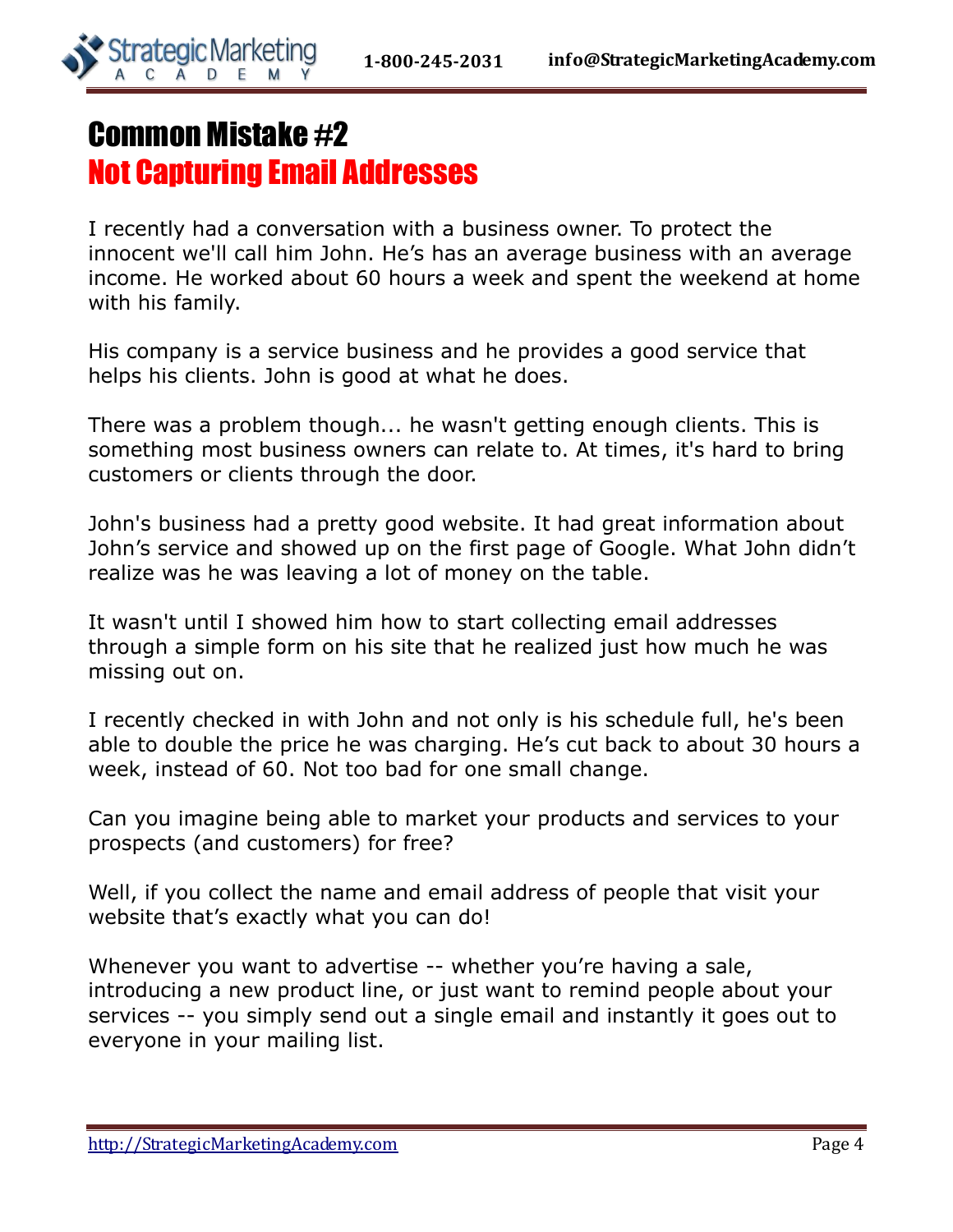

Not only that, you'll also be building a very valuable asset for your business.

After all, your customers are the very lifeblood of your business, and a business with a big list of customers can "tap into" that lifeblood at any time.

Need to make some quick sales to hit your targets for the month? Just send an email to your mailing list with a special offer! It costs you nothing to do and is in your customers hands in a matter of minutes.

This is one of the BIGGEST mistakes I see most businesses making online.



**Profit Tip:** *Offering a free report that shares valuable information with your customers is a great way of bringing new buyers through your doors.*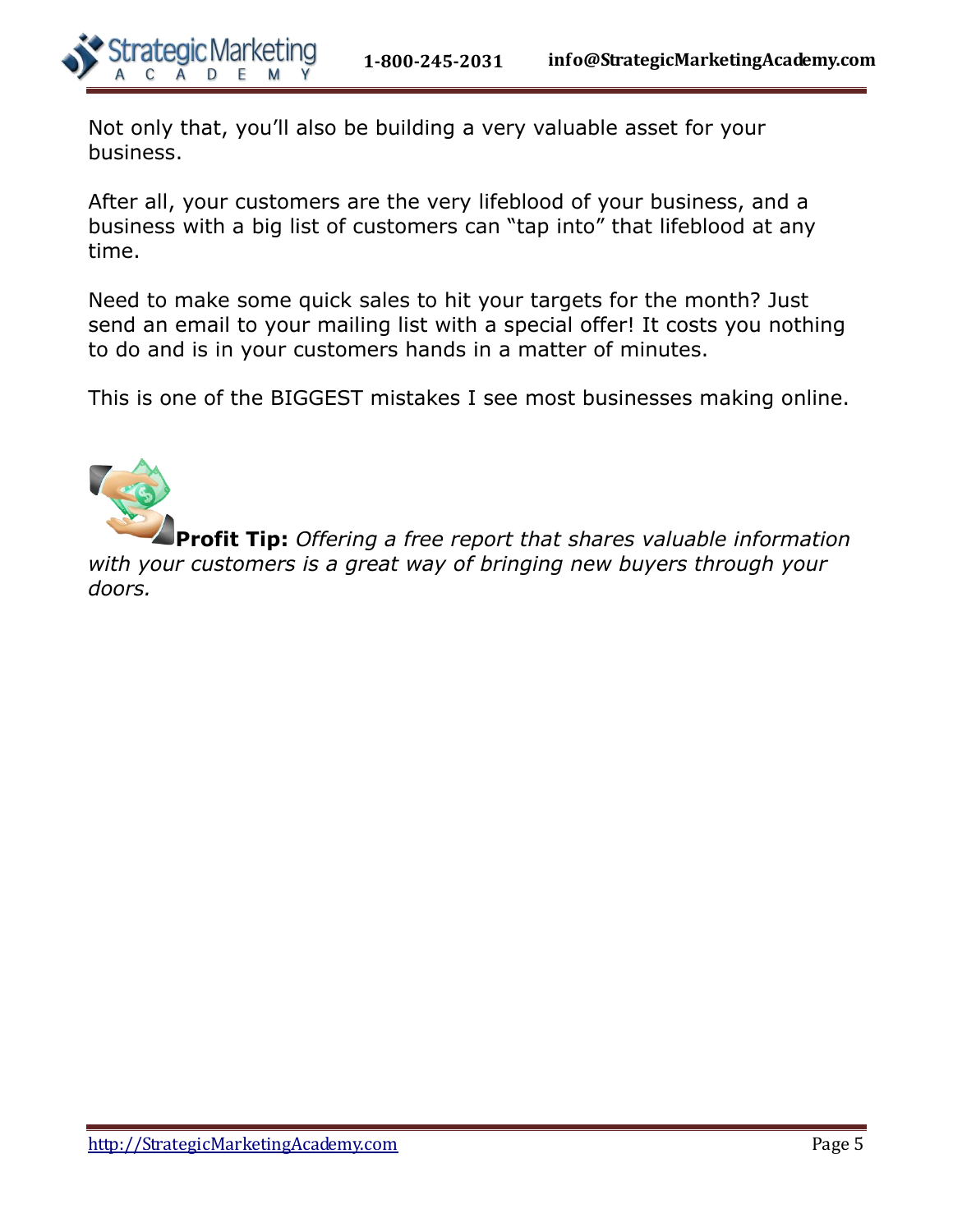

## Common Mistake #3 Not Following Up With Prospects

It's not enough just to collect email addresses. You HAVE to follow up with your list.

While newsletters are great and all, there's still a problem that businesses are overlooking. That's the fact that people need to see your advertising between 7-9 times before they will buy from you.

Some will buy from you the first time, others may take 50 times, but on average, it's between 7-9 times.

Now here's the fastest and easiest way to take advantage of this knowledge:

Follow up with your prospects so they see your advertising those 7-9 times much faster than they would normally.

With traditional marketing methods like radio, tv or newspaper advertising or direct mail, this isn't possible for many businesses because it's cost prohibitive and time-consuming.

But now, by using the Internet, you can market to your prospects virtually for free -- so following up with them 7-9 times costs no more than following up with them once.

Can you imagine how quickly you could increase your revenue if your prospects saw your advertising 7 times more than they do now?

Here's the best part, the part that really sings to busy business owners…

This entire process can be automated. You create it once and it gets customized and sent to all of your other prospects 100% hands-free.

Not only will you be following up with your prospects more regularly… getting your advertising in front of them more often… you're also doing it all automatically with no extra work at all.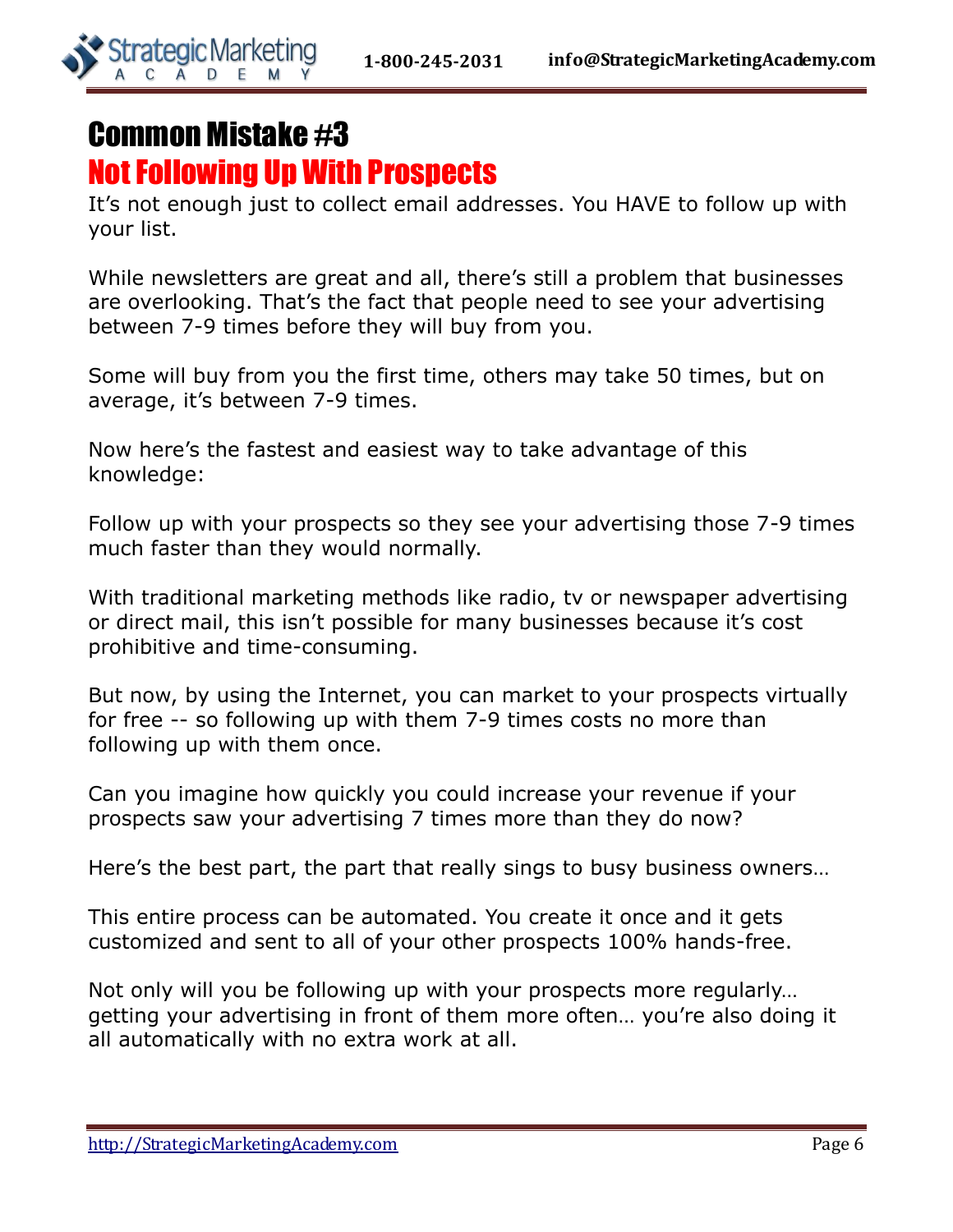

## Common Mistake #4 Not Using Video

If a picture's worth a thousand words, video's worth a million. There is nothing you can do on your website that is more engaging than video.

Most website visitors arrive on your website, glance around for around 8 seconds and then they skip to the next site in the search results if nothing grabs their interest. A great video set to autoplay that immediately engages the visitor will stop them in their tracks and force their attention.

There's lots of different kinds of videos you can do: educational videos, demonstration videos, client testimonial videos, and video slideshows are just a few. Do you get asked the same questions over and over again by clients and prospects? Why not answer the question in a video and then post it on your blog?

Once you've recorded a video, you can then post it on dozens of video sites scattered around the Internet. This is a great way to drive traffic back to your website. The most popular of these sites is YouTube (which you've probably heard of or even used before).

Let me share some interesting stats with you about YouTube.

- YouTube recently bumped Yahoo from it's throne and is now the second
- largest search engine in the world.
- Over 2 billion videos are viewed every day.
- Over 72 hours of video is uploaded to YouTube every single minute.

I know, you're thinking, "Well that's all fine and well, but what can it do for my business?" Well with a little bit of creativity, it can have an astounding effect on your business.

There's a small company named BlendTec that makes, you guessed it, blenders. They saw the potential of YouTube and sent their creative team to the boardroom to come up with some ideas. The result… BlendTec's "Will It Blend?" video series.

BlendTec sends their company president into the lab with a BlendTec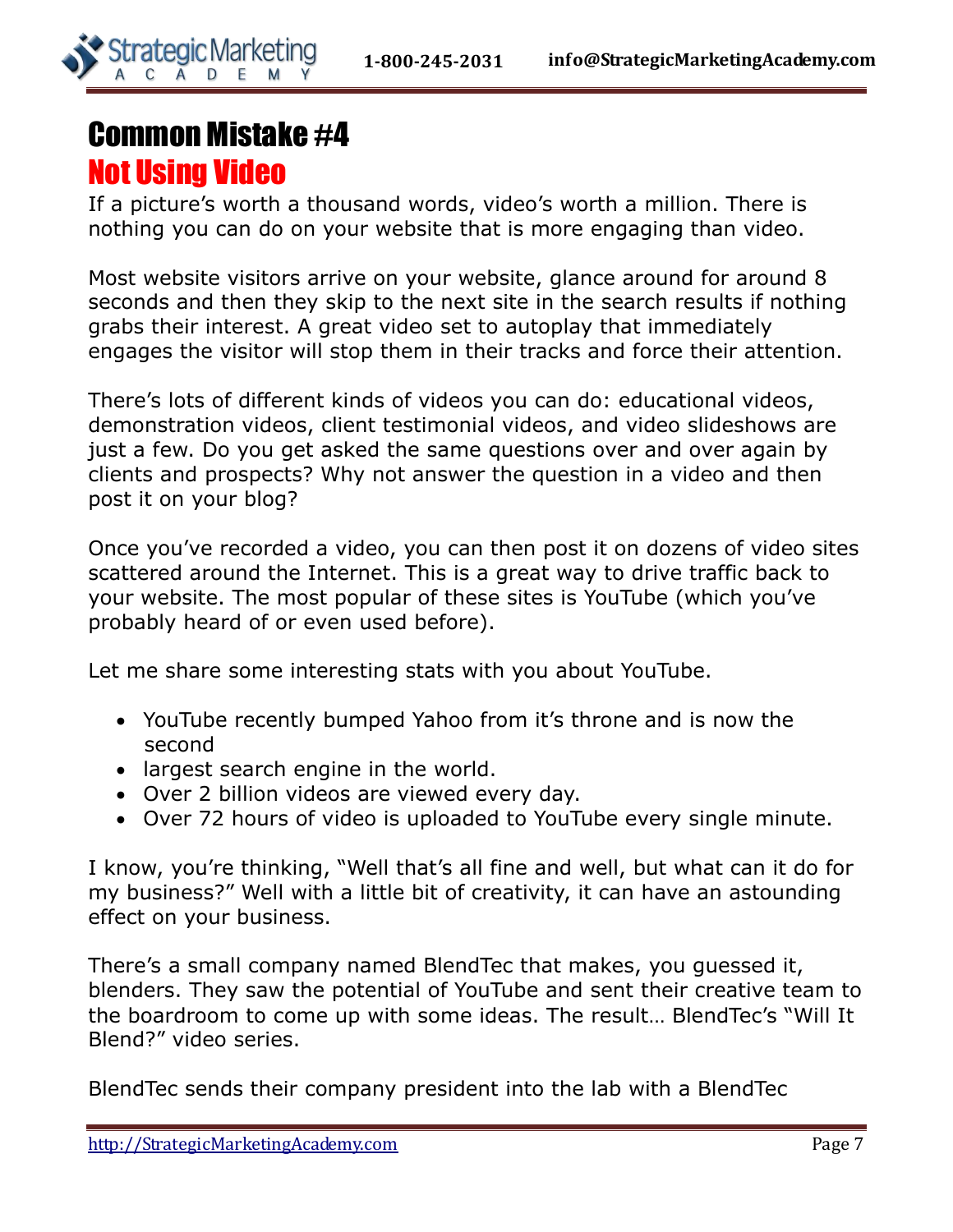

blender and various items to attempt to blend: iPhones, vuvuzelas, glow sticks, Bic lighters, Transformers, baseballs, lightbulbs, cameras and more. Surely if your blender can blend all of that crap, it can crush ice and make good margarita's right? It's actually very entertaining. Check it out at <http://www.youtube.com/user/Blendtec>

So here's the results at the time of writing:

- 130 videos uploaded
- 561,346 subscribers
- 219,605,809 total video views
- Product sales increased by over 500%

Wouldn't you be happy if you could increase your sales by 2 times, let alone 5?

**Profit Tip:** *Create a 1-2 minute "Welcome" video for your website home page and several product/service videos for interior pages.*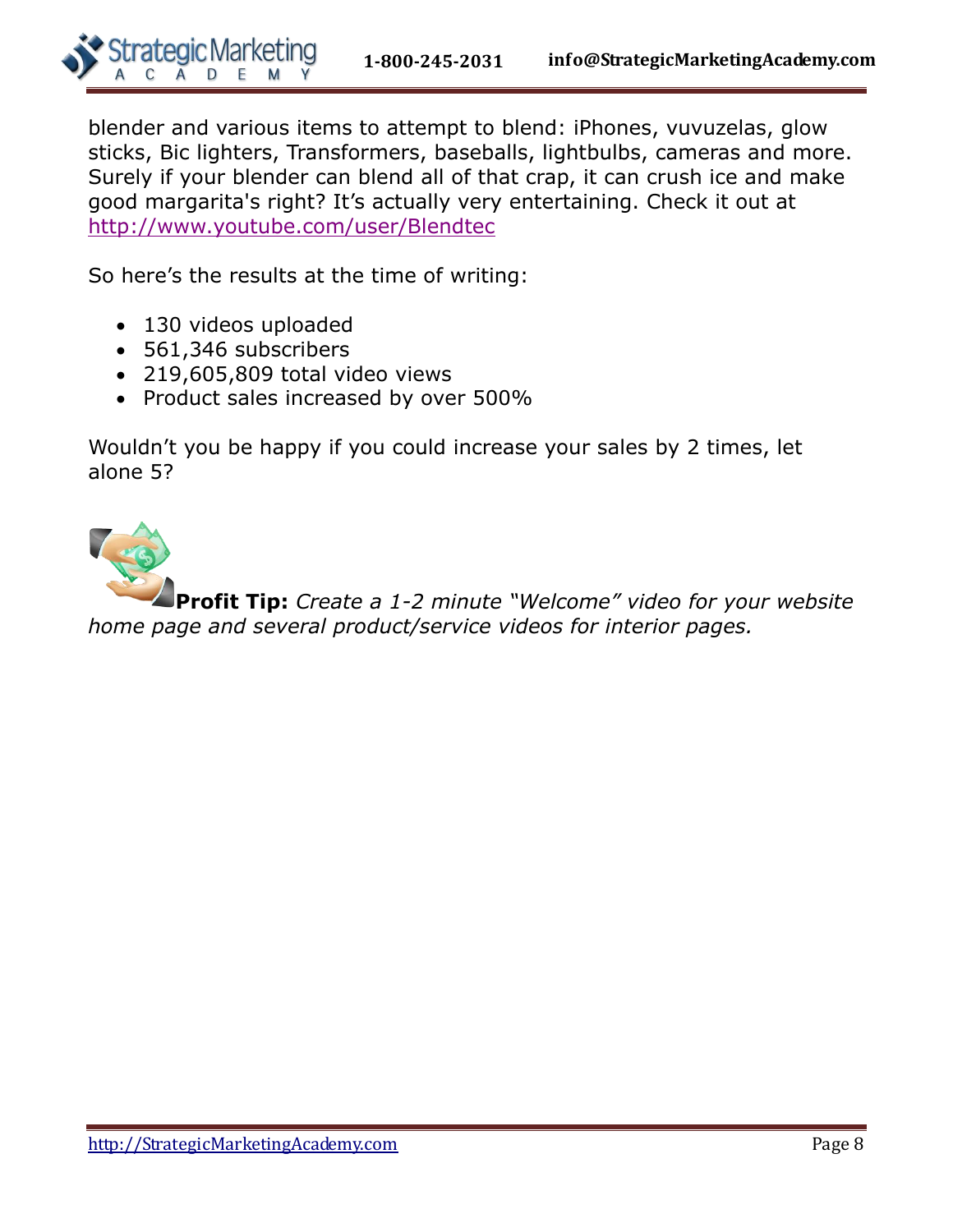

### Common Mistake #5 Failing To Collect Customer Testimonials

Let others sing your praises.

One of the best ways to establish credibility is to provide evidence that your product or service really works. And the best way to do that is to use satisfied customers' testimonials that explain how your product or service has helped improve their lives.

Testimonials should be as specific and detailed as possible. What were the results you achieved for your customer? If you increased their profits by 19 percent in 60 days then it should say that.

The best testimonials state the problem, use real words said by real people, and state real numbers, along with real solutions to the problem.

Along with their testimonial, you should include:

- Their first and last name
- Where they live (even their address if they're comfortable with that)
- The company they work for and their position (if applicable)
- A small picture of them (this personalizes their message and adds credibility)

Want to supercharge your testimonials? Ask them if they would be okay with including their phone number. Rarely will anyone actually call them, and you're making a very bold statement that says "Don't believe me? CALL them and ask yourself."

Customers may not give you a testimonial unsolicited, so steer them down the path. Ask them why they bought from you and whether their purchase met their expectations. Then when they are telling you how satisfied they are with your service and thanking you for a job well done, ask them for a testimonial.

*"Would you do me a big favor and put those exact words in a letter or email for me? My business is built on referrals and recommendations and it would really mean a lot to me."*

Some people will agree but will inevitably never follow through with it. Don't worry. They had the best of intentions, they just got busy.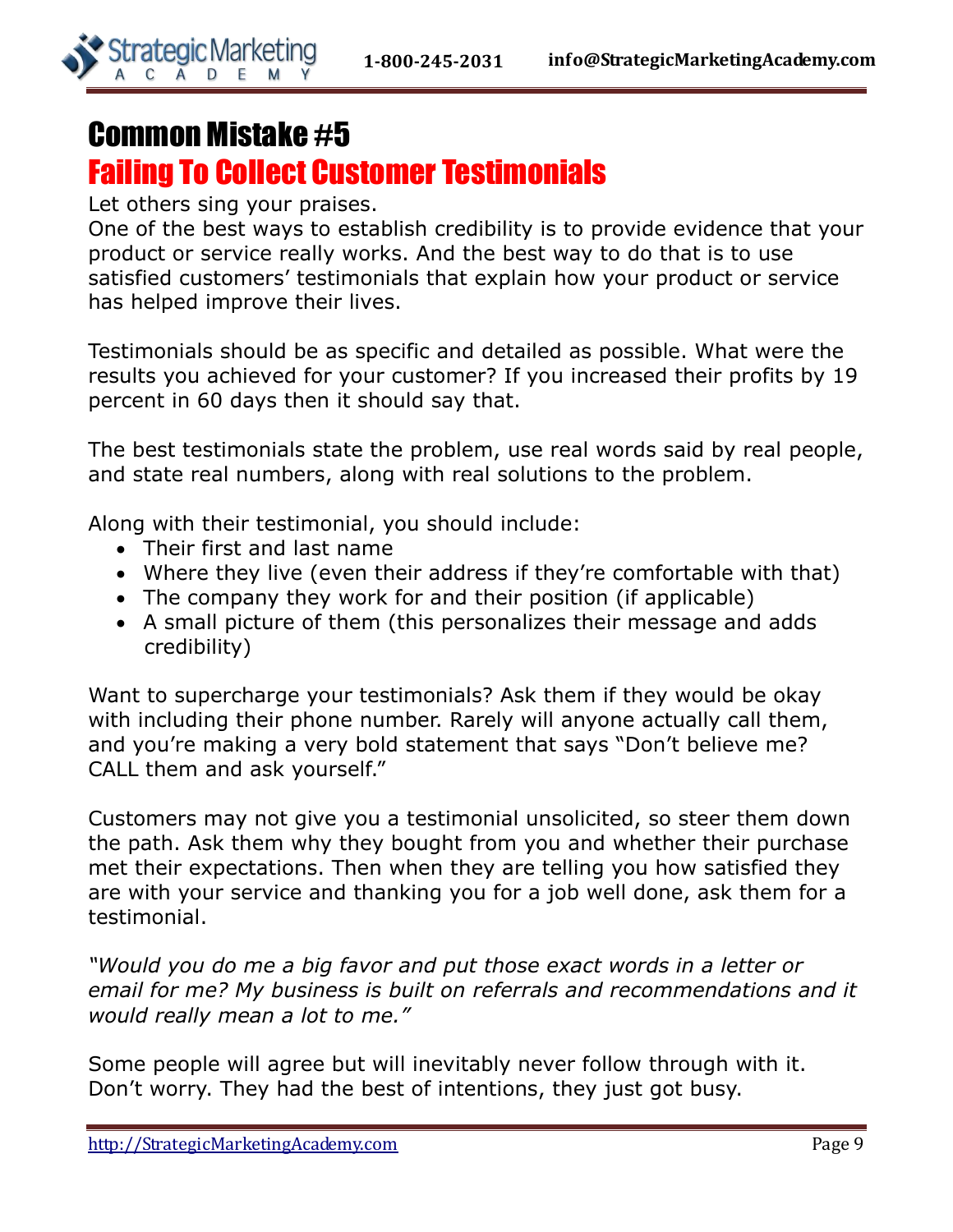So how do you counteract the "busy-ness"?

Write the testimonial for them. Seriously. Make it easy for them. Send them a draft and ask them to make any changes they wish and then send it back to you.

Testimonials don't always have to be written either. Audio and video testimonials are EXTREMELY powerful.

You can carry around a small digital recorder or a pocket camcorder with you and ask people to give you a testimonial on the fly. Be prepared with a list of questions you can ask them to guide them through the process, and then edit out the parts where you are asking the questions.

Make sure you post a few of the best testimonials on the homepage of your website, and also create a separate testimonials page where you post ALL of them. The more satisfied customers you can show to reluctant shoppers, the better.

Important: Make sure you have their permission first before you use their testimonial in your marketing and on your website.

Bonus Tip: If you interact a lot with customers and prospects face-to-face, put all of your testimonials into a binder that you can show people. On the cover in big bold letters put "PROOF"



**Profit Tip:** *If you interact a lot with customers and prospects faceto-face, put all of your testimonials into a binder that you can show people. On the cover in big bold letters put "PROOF"*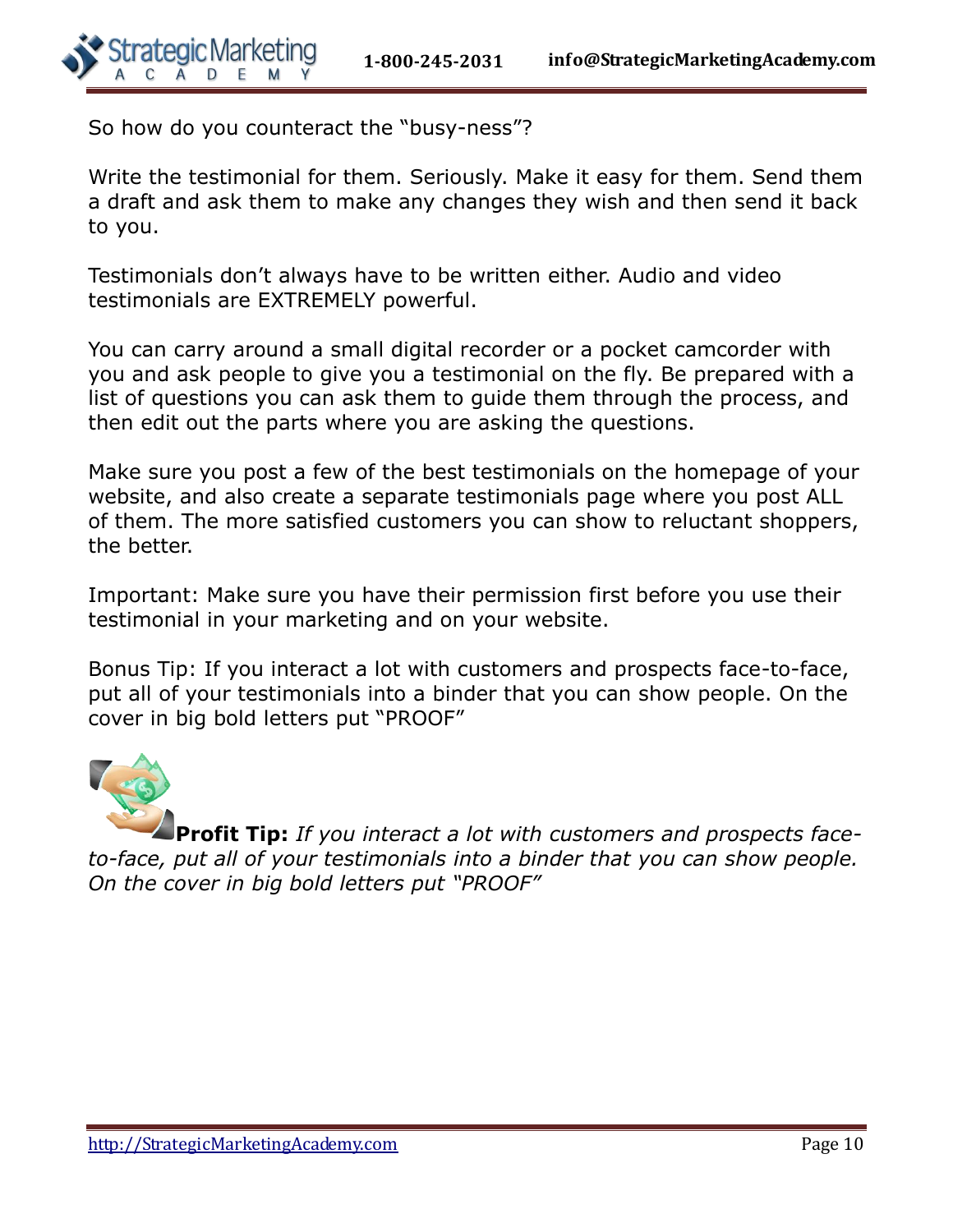

## Common Mistake #6 Failing To Engage In Social Media

This is a failure of EPIC proportions. This is the biggest mistake out of all of them.

I have so many facts and ideas on why you should be using Social Media in your business that I'm writing an entire report on this topic alone.

Let me set the record straight:

#### **Social Media is NOT a fad.**

Social Media is a fundamental shift in the way we communicate. In fact, it's the biggest shift since the Industrial Revolution.

Here's some interesting facts:

- Over half of the world's population is under the age of 30 and 96% of them have joined a social network. (They've never known life without the Internet. Guess how they feel about social media?)
- 78% of consumers trust peer recommendations. Only 14% trust advertisements.
- Internet communities are becoming larger than some of the most powerful countries in the world (If Facebook were a country it would be the world's 3rd largest)

One of my favorite quotes of Erik Qualman, best-selling author of Socialnomics is:

*"We don't have a choice on whether we DO social media, the question is how well we DO it."*

What he means is whether you like it or not, people are already engaging your business in social media. People are already talking about your business, about your brand, online. Do you like what they're saying? Hopefully…

Your reputation is in their hands now, not yours.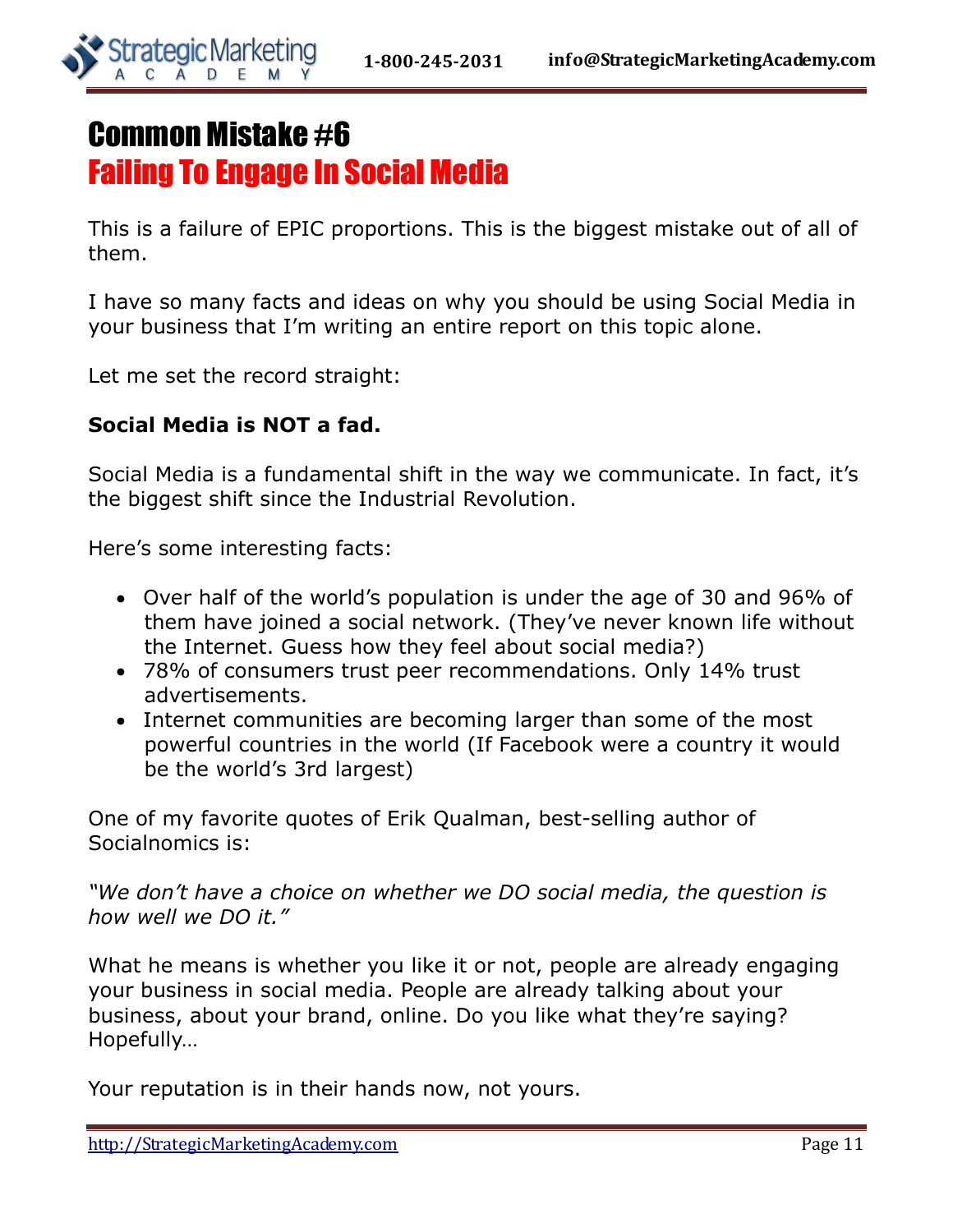You're no longer in control. You need to accept it. All you can do is get engaged with people online and do your very best to add value and do business with a high level of ethics. Because if you don't, any person with a Facebook profile, Twitter account or YouTube channel and a handful of friends can destroy your business reputation.

Here's a recent news article that exemplifies the power of social media:

*"Nestle Caves to Activist Pressure on Palm Oil - After a two month campaign against Nestle for its use of palm oil linked to rainforest destruction spearheaded by Greenpeace, the food giant has given in to activists' demands.*

*The Swiss-based company announced today in Malaysia that it will partner with the Forest Trust, an international non-profit organization, to rid its supply chain of any sources involved in the destruction of rainforests."* (Mongabay.com, May 17, 2010)

I remember intently watching this situation as it unfolded. Individual after individual started voicing their opinions and encouraging consumers to boycott Nestle because of it's use of palm oil and it's damaging effect on the rainforests. It compounded and grew exponentially until it got to the point that there was so much resistance against Nestle that the company literally had no choice but to give in.

Talk about power to the people.

"Leroy Stick", the mystery man behind @BPGlobalPR ( the satirical [anonymously-run] British Petroleum Twitter account) had this to say:

*"So what is the point of all this? The point is, FORGET YOUR BRAND. You don't own it because it is literally nothing. You can spend all sorts of time and money trying to manufacture public opinion, because ultimately, that's up to the public now isn't it?"*

So enough of the negative talk. I don't want to scare you with it. My point is that social media is a massive leveraging tool that many people are using.

And it can be used for good, or for bad. You just need to make sure that you are influencing it as much as you can and doing your best to keep it on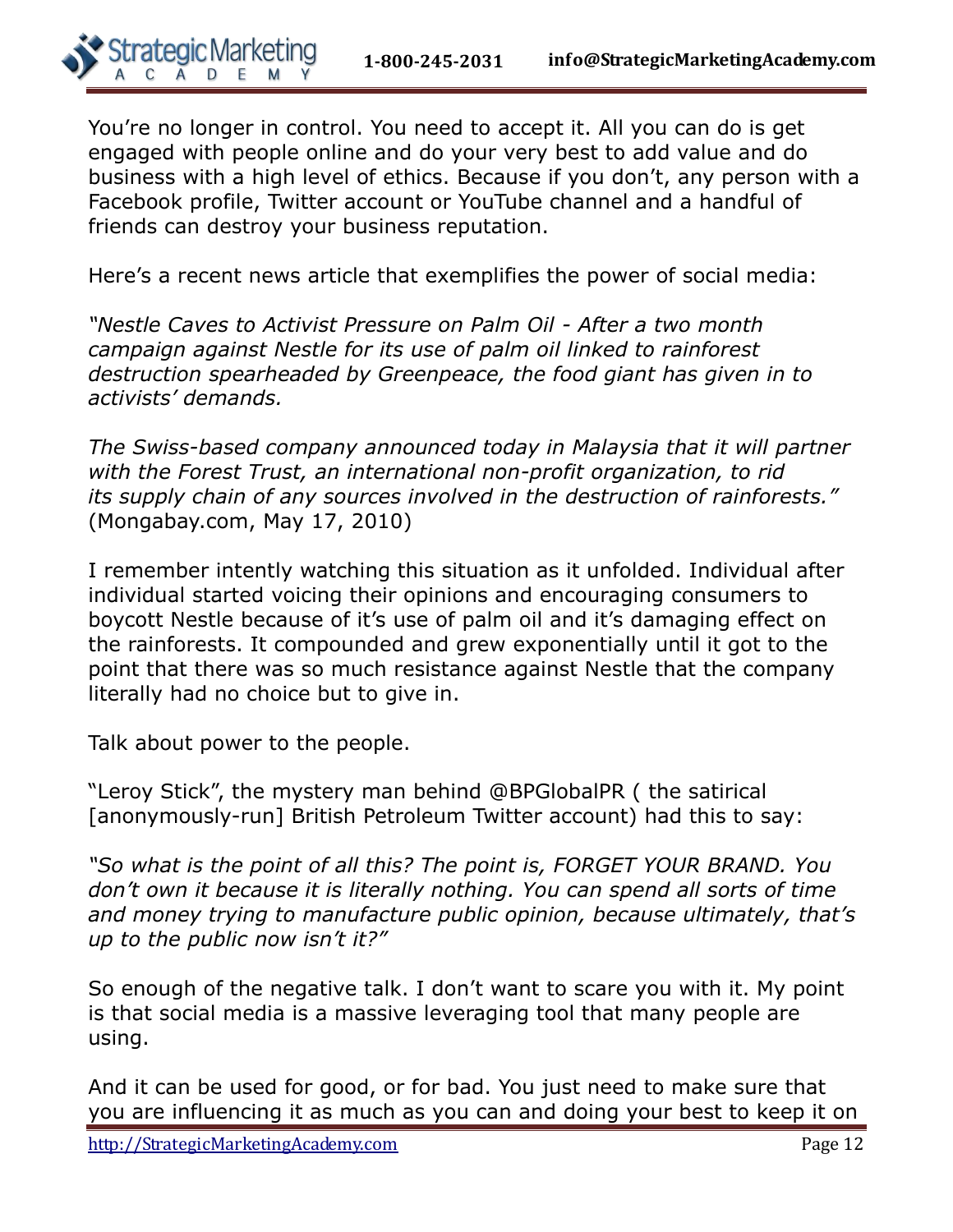the "good" side of the scale.

Let's talk about some of the positive results of using social media for business now.

Gary Vaynerchuk, best-selling author of Crush It! Why Now Is The Time To Cash In On Your Passion (a MUST READ), grew his family business from \$4 million to \$50 million using social media. Upon testing and tracking various marketing mediums, he found:

- \$15,000 invested in Direct Mail resulted in 200 new customers
- \$7,500 invested in Billboards resulted in 300 new customers
- \$0 and a bit of time invested in Twitter resulted in 1,800 new customers

Here's another interesting fact. Ford Motor Company spends 25% of their marketing budget on Digital/Social Media.

#### **They are the only US auto company that didn't take a government loan.**

*"You can't just say it. You have to get the people to say it to each other."* - James Farley, Ford's CMO.

There are hundreds of social media networks out there and more pop up every day. Some will survive and others won't. But there are really only 4 that you HAVE to be using (the more the better obviously) that are well established and here to stay. The big boys are:

- Facebook [http://www.facebook.com](http://www.facebook.com/)
- Twitter [http://twitter.com](http://twitter.com/)
- YouTube [http://www.youtube.com](http://www.youtube.com/)
- LinkedIn [http://www.linkedin.com](http://www.linkedin.com/)

I'm not going to dive into the details of each of these networks in this report (I'll save that for my next one), just know that each is unique in it's own way.

Go to these sites, create profiles and get involved. Start slow. But get started.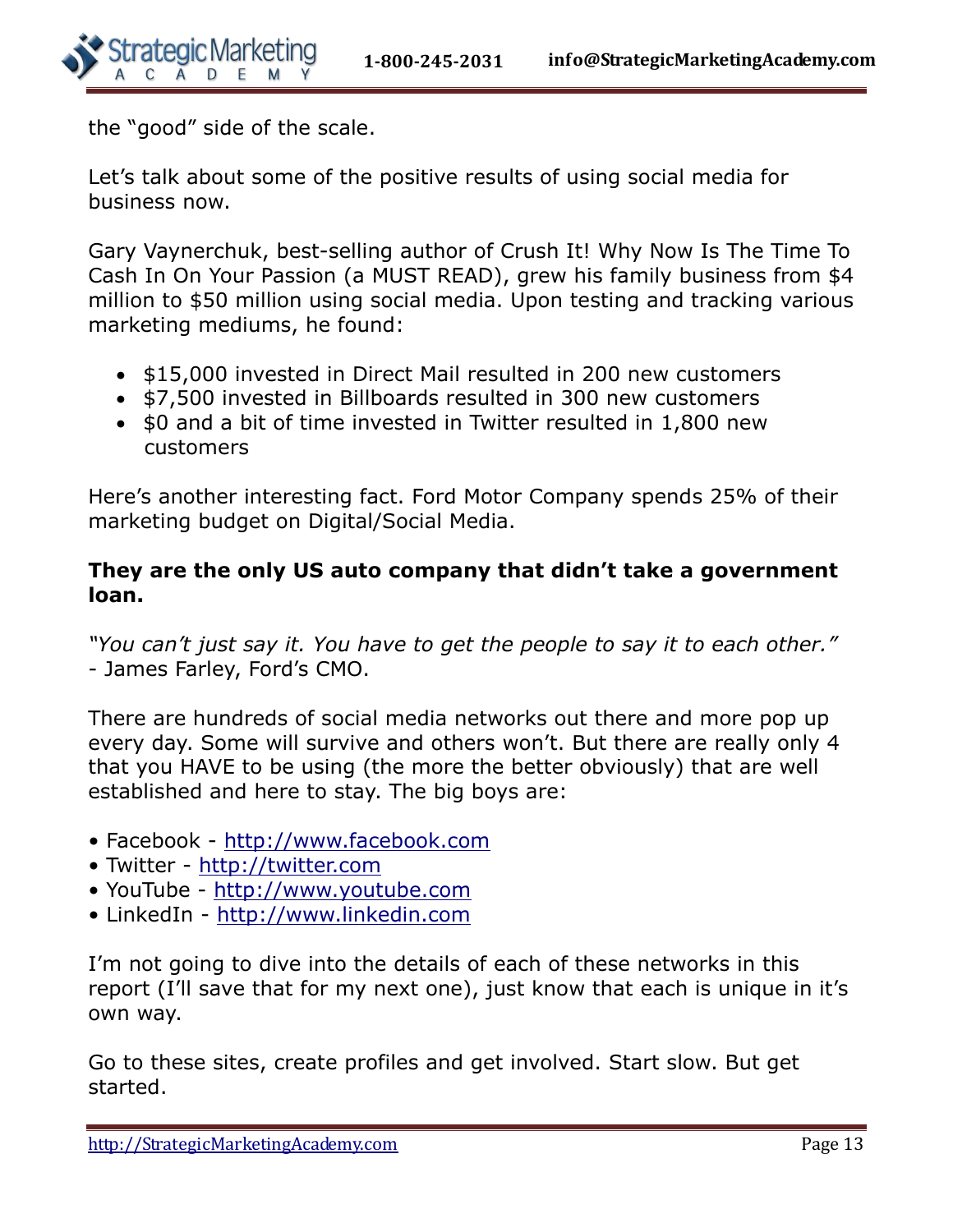

Here's the quick and dirty rules to doing social media successfully:

- 1. Listen First
- 2. Engage Second
- 3. Be Real
- 4. Be Respectful
- 5. Have Fun

And don't forget the Golden Rule of Social Media:

#### **If you wouldn't say or do it in person, don't say or do it in Social Media.**



**Profit Tip:** *Never use your personal FB account for business. When you separate your personal and business account it creates a professional look for your business.*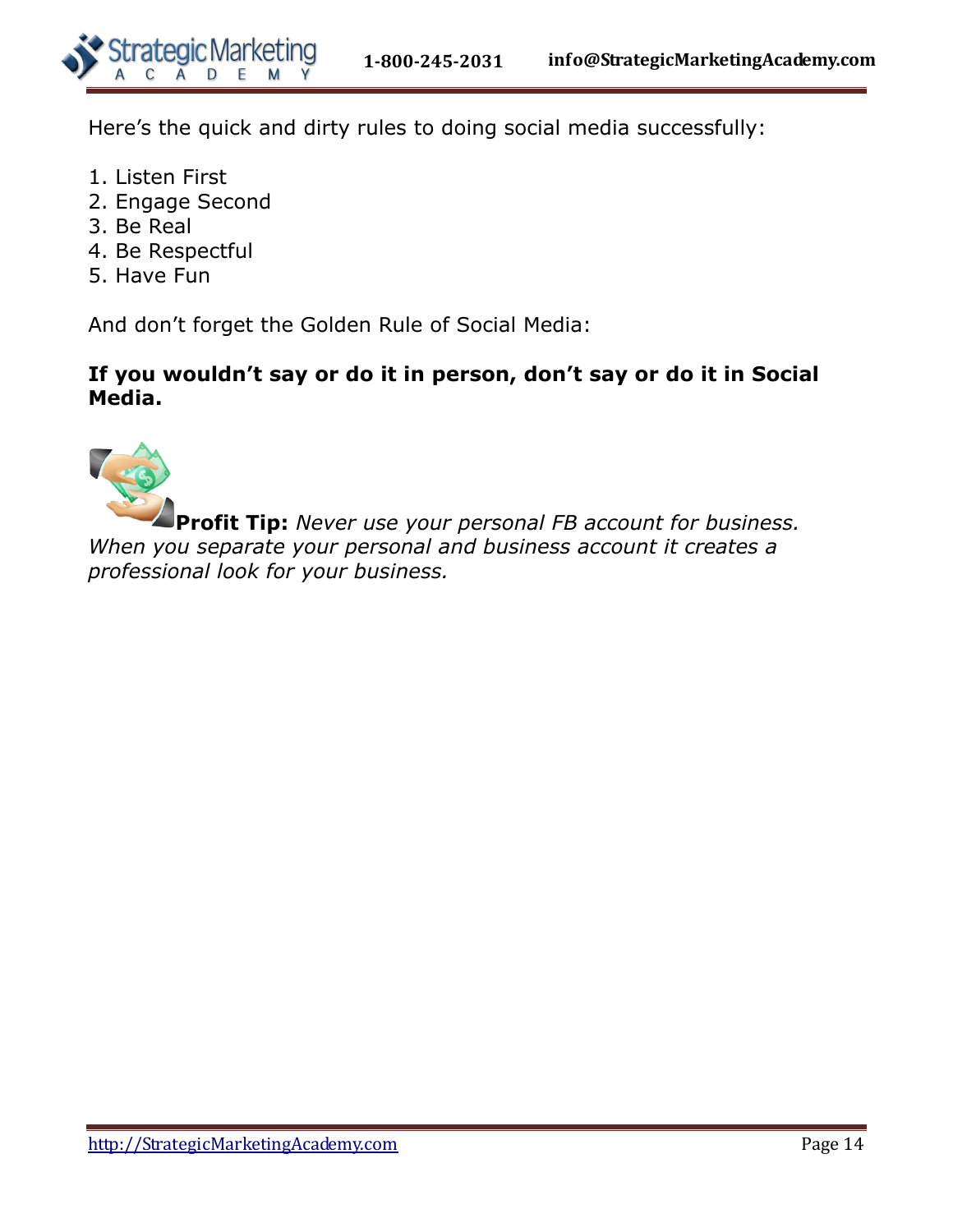

## Common Mistake #7 Not Having A Mobile Friendly Website

Cell phone usage and popularity is growing 8 times faster than the explosion of computer desk top usage in the early 90's. Morgan Stanley Research estimates that by 2015, mobile web usage will be bigger than desktop usage. Your business can't afford to overlook what Google calls "the mobile revolution."

However, it's estimated that 75% of businesses still don't have a "mobilefriendly" website.

The problem is that traditional websites are built to be viewed on a computer screen instead of a small mobile phone screen. So viewing a traditional website that has not been "mobilized" is almost impossible. You have to scroll all over the place just to find the information you're looking for.

In addition, most "non-mobilized" websites take forever or don't even load at all on mobile devices. Since most people use their smart phones on the go to search for local businesses, as soon as they hit a website they can't navigate or use, they quickly exit the site and move on.

Can you start to see how businesses are missing out on some SERIOUS sales by not having mobile-friendly websites?



**Profit Tip:** *While only 37% of emails sent from businesses are opened, 95% of all SMS or text messages are read within the first five minutes. Also in a study commissioned by Google, 75% of the test consumers said they would rather get notifications from businesses by text.*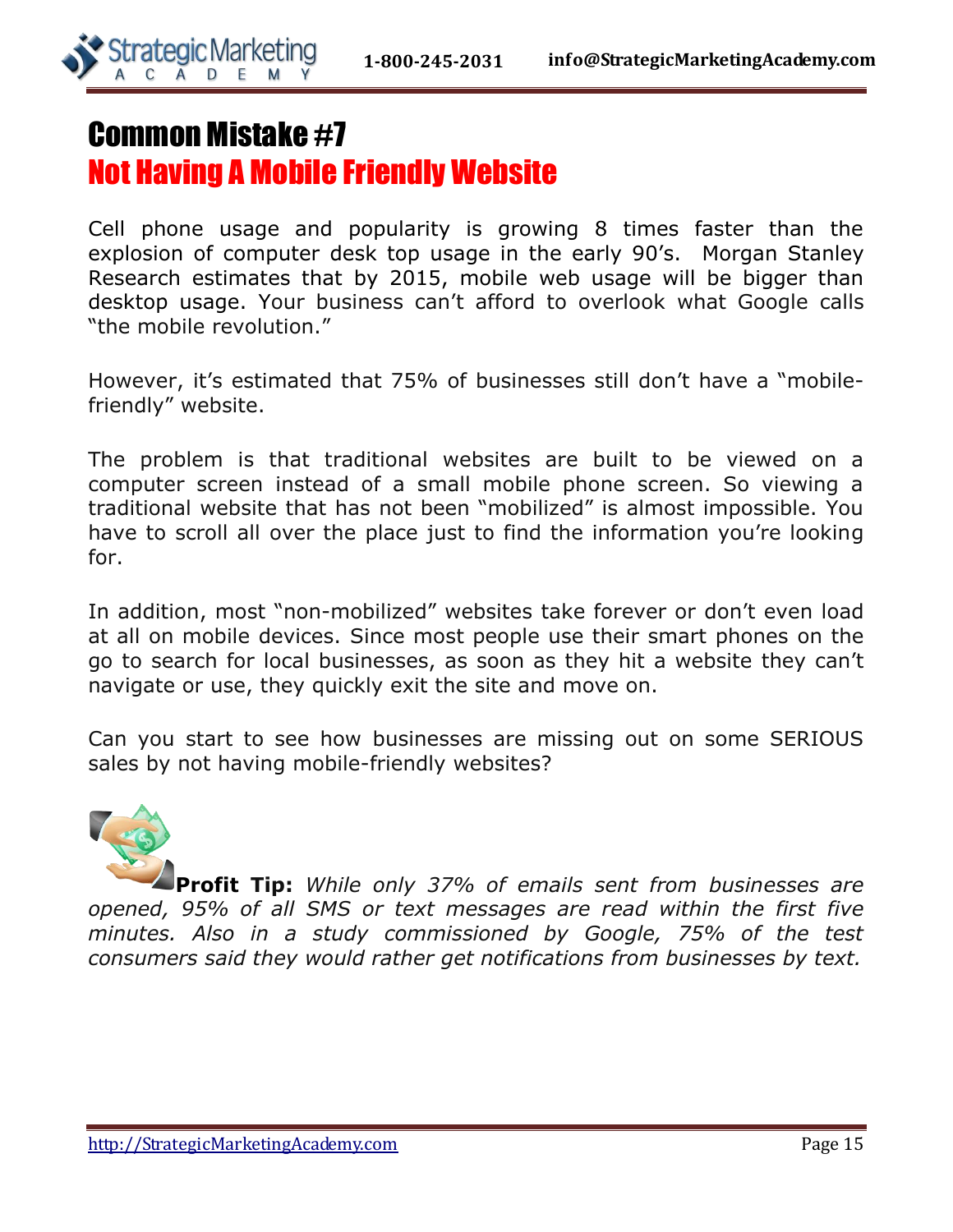

## Common Mistake #8 Not Monitoring Your Online Reputation

People are talking about your company online whether you like it or not. That includes good AND bad.

If you're not monitoring your online reputation, you're going to have two problems when this happens.

- 1. The negative review could wind up ranking high in the search results, so whenever somebody searches for your business, this could be one of the first things they see. The review might be accurate if a mistake really was made, or it might be completely inaccurate, but that potential customer has no way of knowing for sure (and is more than likely going to accept it as fact).
- 2. You won't have a chance to explain the situation and fix it.

The solution here is to be a part of the conversation. Connect with your customers where these kinds of things might appear like Facebook, Twitter, Yelp, etc. so you can try to correct any mistakes quickly, or explain your side if necessary.

What makes these sites so important is many of them have apps for the iPhone or Android smartphones, so a lot of people use them to look up local businesses when they're on the go. If they find a listing with low ratings or bad reviews, they can just choose another one and you will never know you lost a potential customer.



**Profit Tip:** *These sites aren't only about reviews, however. Many of them let you make special offers to your customers, in the way of discounts, giveaways and more. These special offers can be another great way to draw in both new and existing customers through their smartphones and other mobile devices.*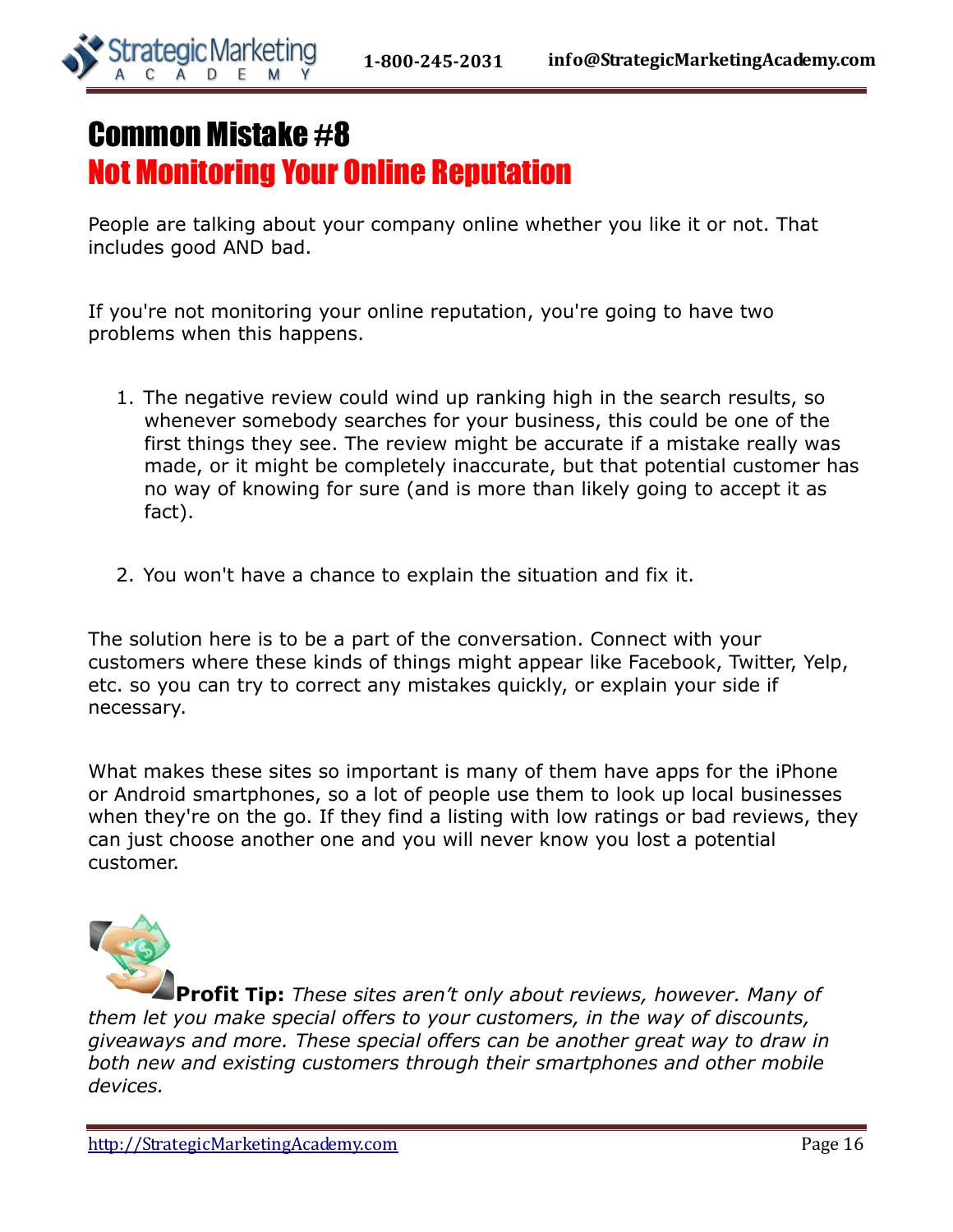

## Common Mistake #9 Failing To Optimize For Search Engines

The Yellow Pages aren't dead yet, but they're well on their way.

Why?

Hardly anyone uses it anymore. Think about it. When's the last time you opened up the YellowPages to find a service provider you needed?

If you're anything like me (and although YOU may not be, MOST people are), they go to the search engines to find information for local businesses. At their finger tips they can access far more information than you get in a YellowPages listing.

In fact, this is why YellowPages is spending tens of thousands of dollars improving their online presence.

If they can't get people to open the big fat yellow monitor stand… er, phone book anymore, they need you to use their online service in order for them to remain in business.

In fact, the search engines provide a really unique advantage to businesses… a level playing field. Small local businesses can compete against each other for top ranking search terms with a little bit of technical knowhow.

Where your listing is placed no longer revolves around how big your advertising budget is.

Search engines like Google, Yahoo, and Bing are the closest things to friends your website will ever have. So you have to make sure they play extra nicely together.

By following a few simple rules, you can have your website ranking well in the search results for popular terms in your local area.

Let's say you wanted to rank well for the search term, "Orlando bounce houses". You'd want to make sure that you have that term on your main web page at least three times.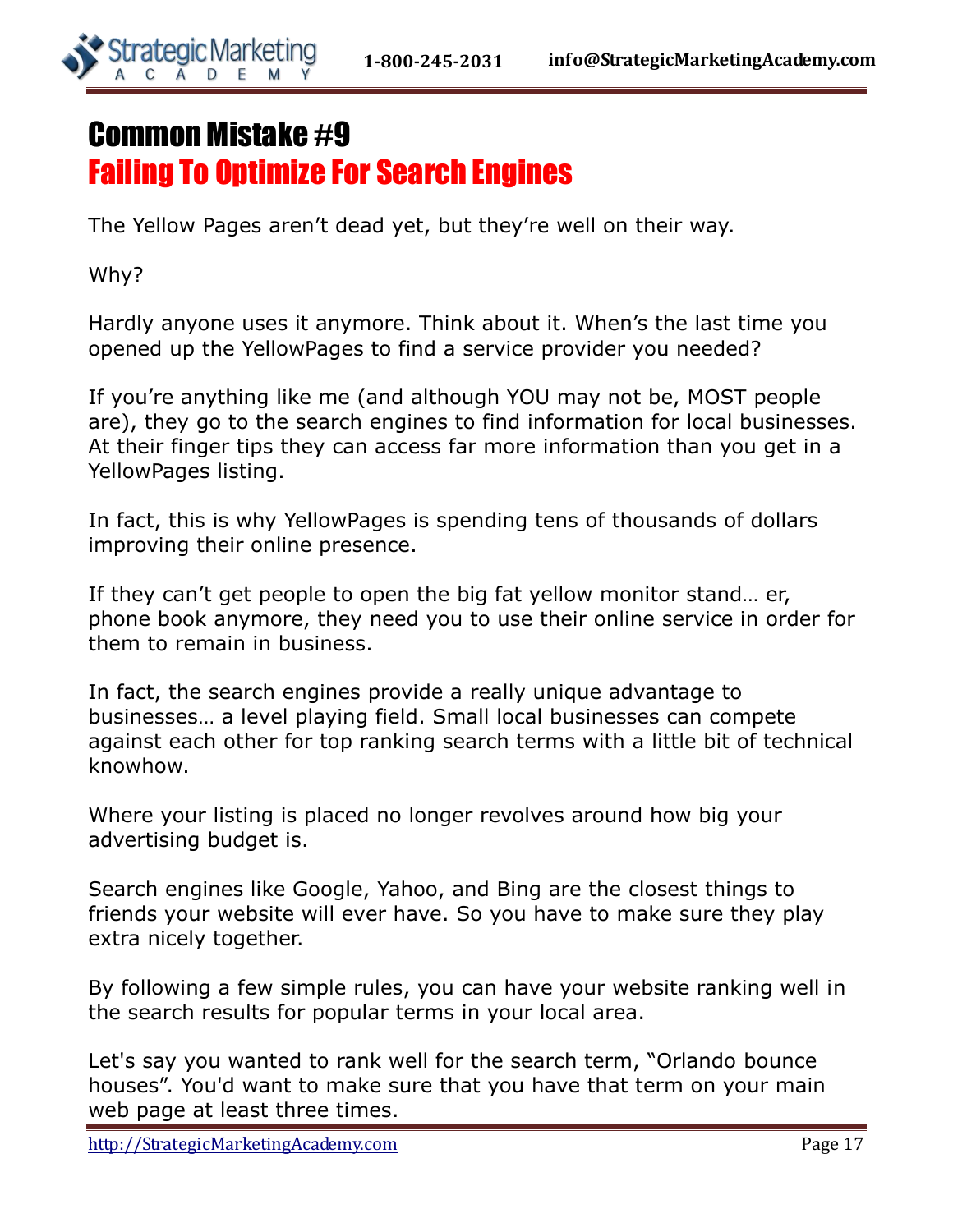

The best places to put search terms are...

- The title tag
- The headline
- The first and last line of content
- The sidebar
- And in image ALT tags

Some of these may sound like Greek to you, so talk with your web developer about them and make sure that your website is up to date with terms you'd like to rank for.



**Profit Tip:** *As a local business, you have a huge, wide-open opportunity to dominate your local competition by getting a free, prominent listing at the top of Google, using Google's local search features. Google has spent a large investment on becoming the most relevant search engine to its users, as Google understands that if you live in Las Vegas and you do a search for pizza, they know you want a pizza place in Las Vegas—not in Detroit.*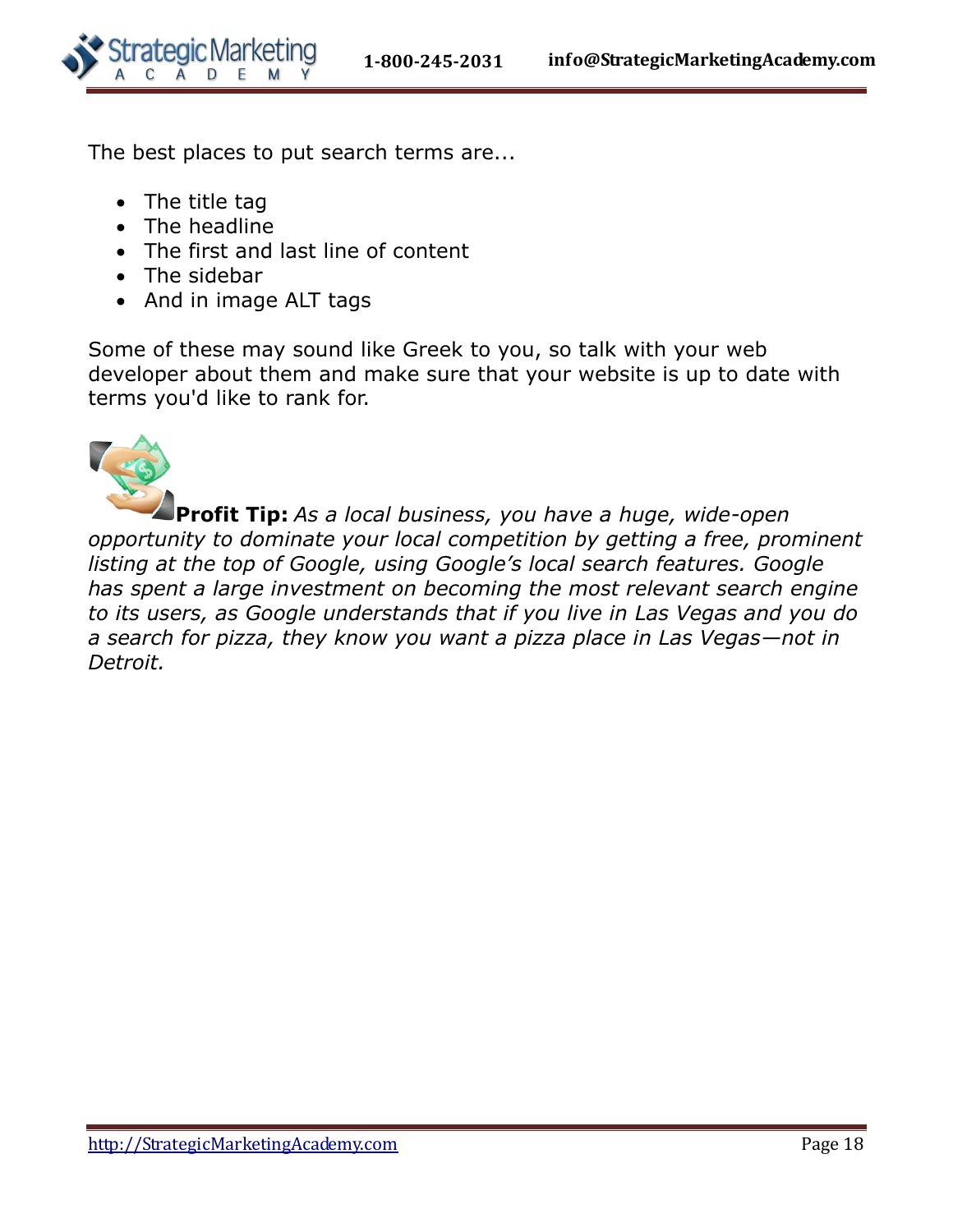## Common Mistake #10 Not Optimizing Google Listing

**Strategic Marketing** 

A D

C

The best way to make sure your business has a strong online presence is through the use of Google Plus (used to be called Google Maps and Google Places). If you've ever done a search for a local business on Google, you've probably noticed the listings at the top of the search results. They appear before the standard results, making them especially lucrative. It's very important to make sure your business has a presence here!

Take a look at this example:



I can't cover in this short report all the details of what makes a good Google Plus listing or how to make sure your business gets in the top spots. However, here is an example of a poor places listings and a good places listing.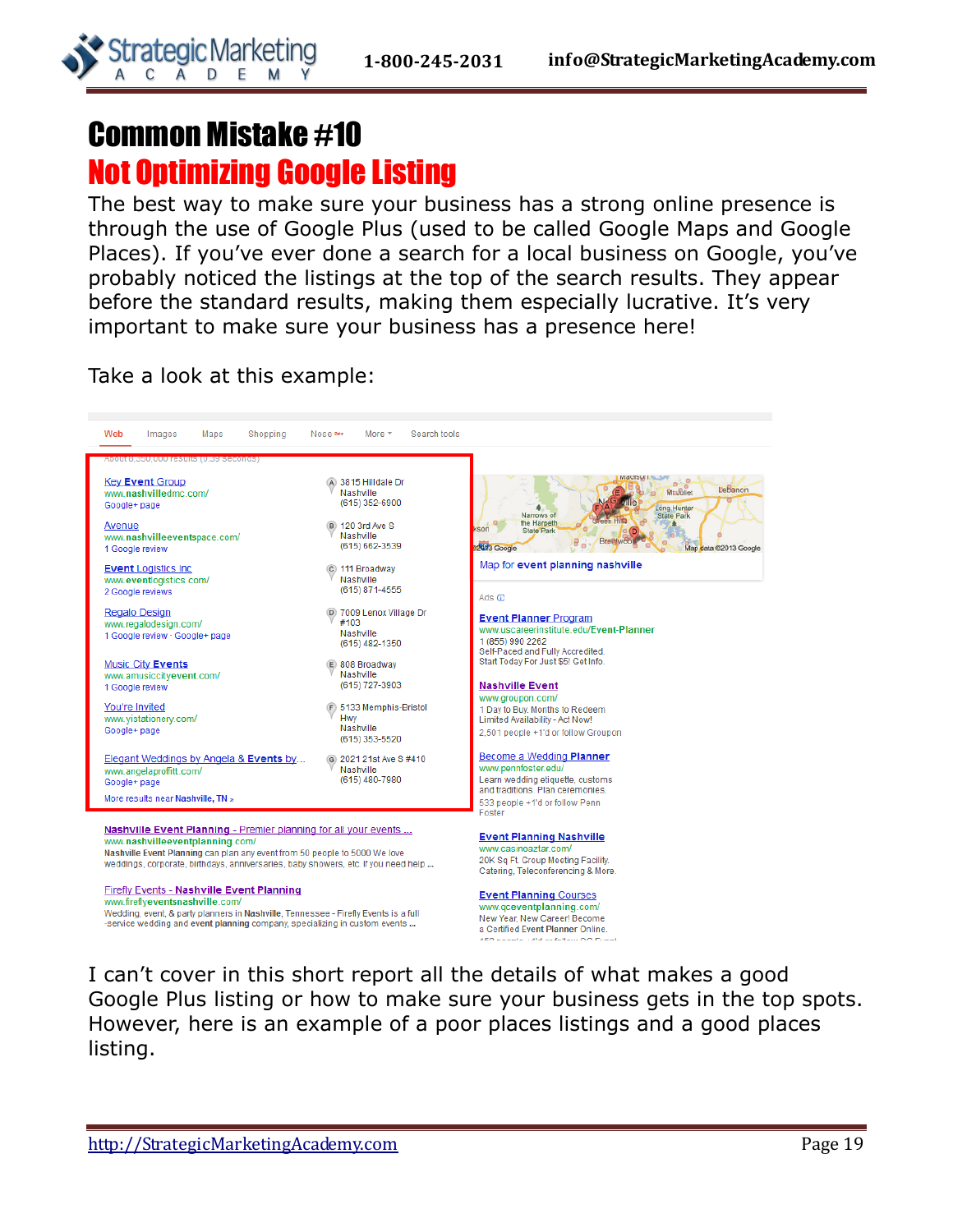

| <b>About</b><br>Photos                                                                                                                  | ★ 回 ★<br>☆ -<br>Write a review                                                                            |
|-----------------------------------------------------------------------------------------------------------------------------------------|-----------------------------------------------------------------------------------------------------------|
| ြ<br><b>Upload first</b><br>public photo                                                                                                | Valley Brook Pl<br>Burling<br>Aree Creat<br>$\overline{y}$<br>Abbott Martin &<br><b>Tenvay Rd</b>         |
| <b>Key Event Group</b>                                                                                                                  | Abbott Martin Rd & Hillsboro (0.6 m                                                                       |
| 3815 Hilldale Dr Nashville, TN 37215<br>o<br>(615) 352-6900 · nashvilledmc.com                                                          | <b>Directions</b>                                                                                         |
| ⊕<br><b>Event Planner</b>                                                                                                               | Report a problem                                                                                          |
| Reviews from around the web: pageinsider.com                                                                                            | IS THIS YOUR BUSINESS?                                                                                    |
|                                                                                                                                         | <b>Manage this page</b>                                                                                   |
|                                                                                                                                         |                                                                                                           |
| Elegant Weddings by Angela & Events by AP<br>2021 21st Ave S #410 Nashville, TN 37212                                                   | Clayton Ave<br>$+1$<br><b>Clayton Ave</b>                                                                 |
| Photos<br>About                                                                                                                         | 日本<br>$\mathcal{R}$<br>Write a review<br>☆ -                                                              |
| emaae                                                                                                                                   | Mag<br>18th Ave<br>ã<br>$\omega$<br>24th Ave<br>š<br>19th Ave<br>Bernard Ave<br>Ave S<br>Ave<br>lair Blvd |
|                                                                                                                                         | 21ST Ave S & Bernard Ave (250 ft S)                                                                       |
| 2021 21st Ave S #410 Nashville, TN 37212<br>(615) 480-7980 · angelaproffitt.com                                                         | <b>O</b> Directions                                                                                       |
| o<br>Educational Consultant, Event Planner<br>$^{\circ}$                                                                                |                                                                                                           |
| detail oriented, designed to assist you by planning the wedding of your dreams<br>anywhere in the world.                                | Report a problem                                                                                          |
| Elegant Weddings by Angela & Events by AP<br>lifical Elegant Weddings by Angela offers a full service team that is highly organized and | IS THIS YOUR BUSINESS?                                                                                    |
|                                                                                                                                         | Manage this page                                                                                          |

**Profit Tip:** *The first step is to claim your listing. Simply go to your businesses place page and click where it says "Is This Your Listing?"*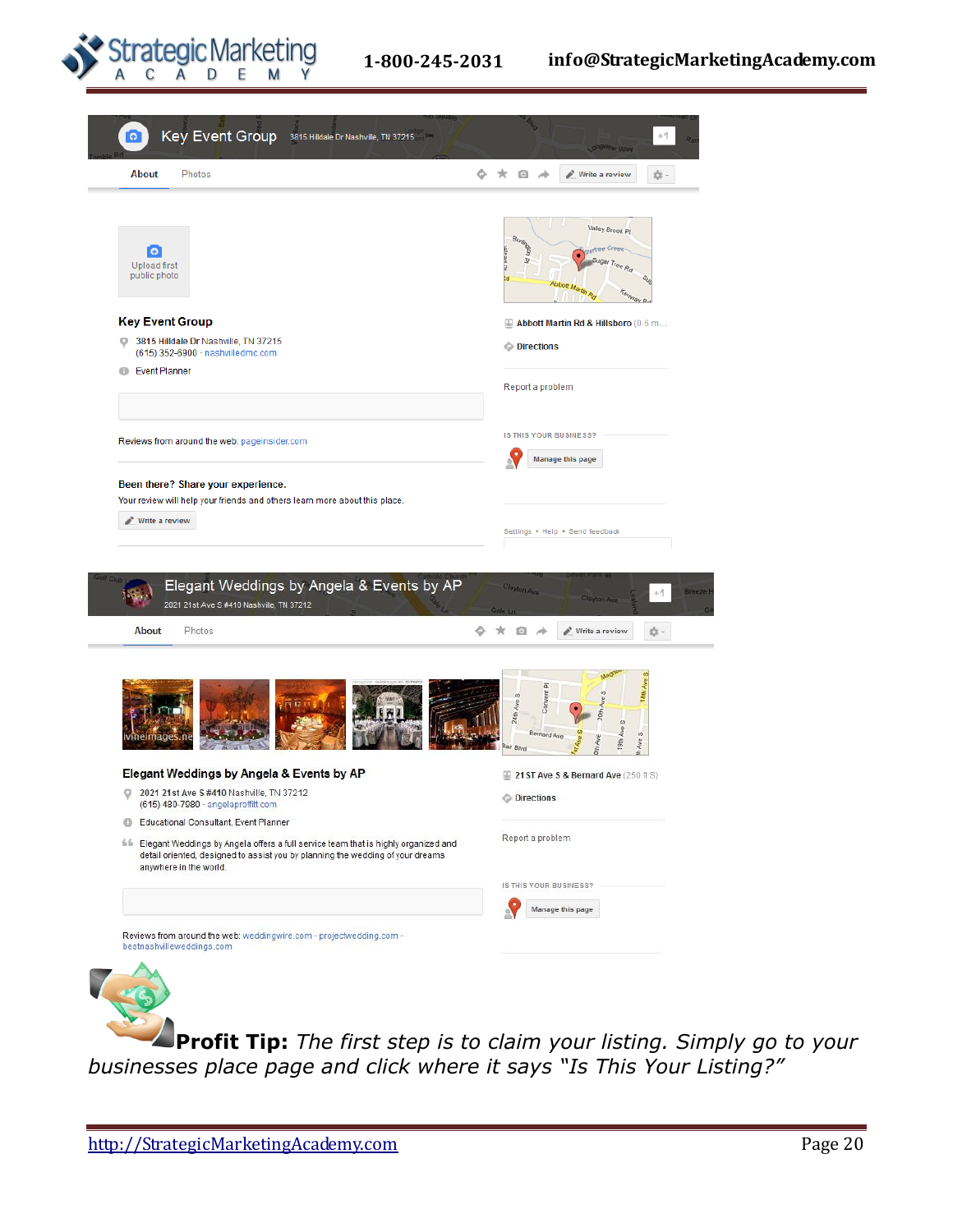

## Common Mistake #11 Failure To Track Statistics

Yet another factor that is critical to any businesses online (or offline for that matter) success is tracking. You really need to keep track of where your leads and traffic come from so you can replicate and scale any success you have.

Google Analytics is a free tracking suite that will give you each and every statistic you could possibly need for tracking visitors on your website. By watching closely what people do on your website, you'll be able to craft an experience that gets visitors to act in exactly the manner you'd like them to.

Going back to Mistake #2, if you want somebody to fill out a contact form, you need to find a way to get them to your contact page. Watch how people interact with your website, then use that as a cue for where to add links to the pages you want visitors to visit the most.

Another stat you need to watch is where people are coming from. Do most of your visitors come from a link the newspaper printed about your business in their online edition? If so, keep trying to get published. If most of your traffic comes from searches, do some optimization and get higher rankings for more terms.